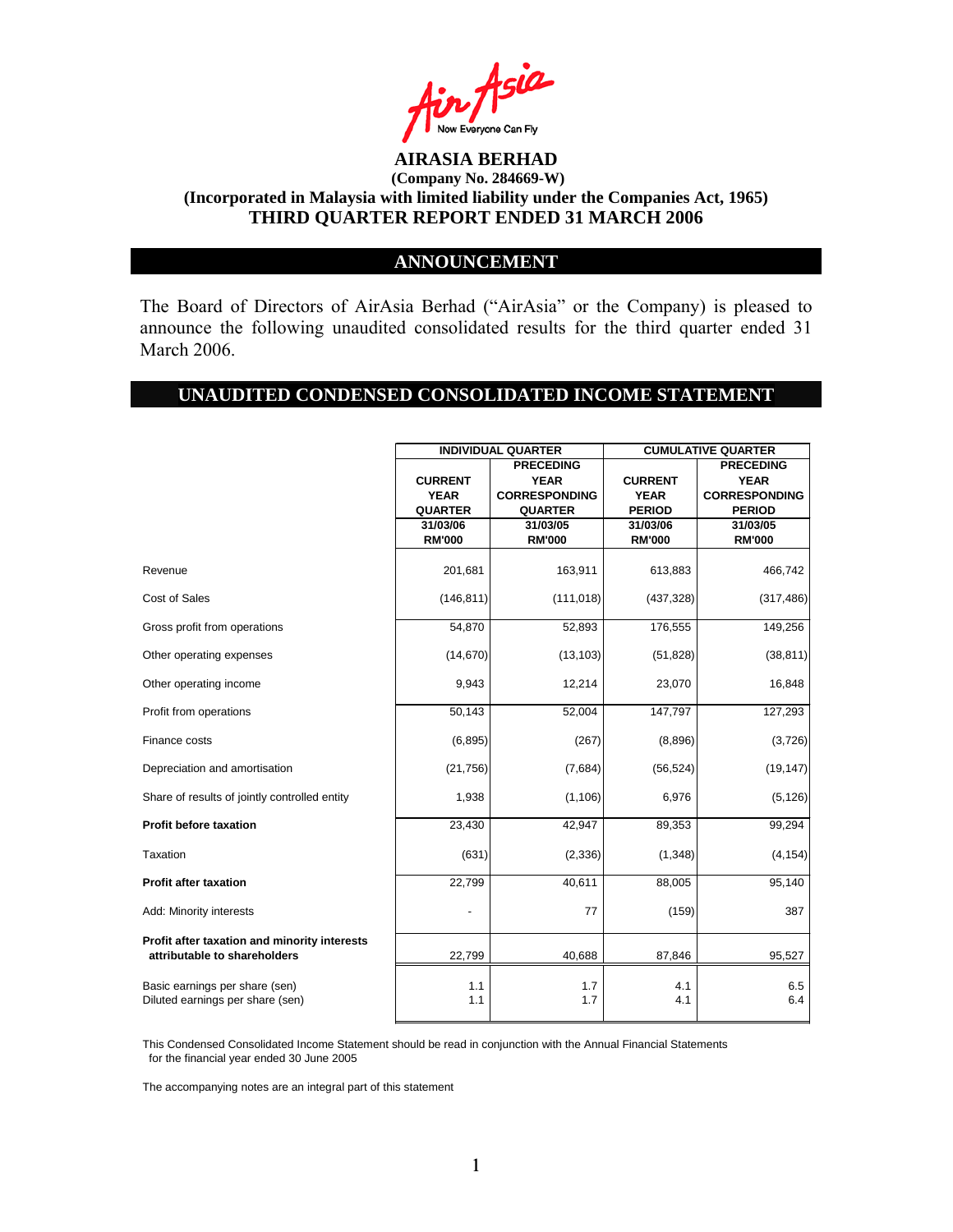Asia Now Everyone Can Fly<br>**AIRASIA BERHAD** 

### **CONDENSED CONSOLIDATED BALANCE SHEET AS AT 31 MARCH 2006**

|                                             | <b>UNAUDITED</b>    | <b>AUDITED</b>         |
|---------------------------------------------|---------------------|------------------------|
|                                             | <b>AS AT END OF</b> | <b>AS AT PRECEDING</b> |
|                                             | <b>CURRENT</b>      | <b>FINANCIAL</b>       |
|                                             | <b>QUARTER</b>      | <b>YEAR END</b>        |
|                                             | 31/03/06            | 30/06/05               |
|                                             | <b>RM'000</b>       | <b>RM'000</b>          |
| <b>NON CURRENT ASSETS</b>                   |                     |                        |
| Property, plant & equipment                 | 1,006,114           | 231,486                |
| Investment in a jointly controlled entity   | 13,897              | 6,719                  |
| Other investments                           | 81                  | 90                     |
| Goodwill                                    | 8,738               | 7,334                  |
| Deferred expenditure                        | 2,302               | 3,221                  |
|                                             | 1,031,132           | 248,850                |
| <b>CURRENT ASSETS</b>                       |                     |                        |
| Inventories (at cost)                       | 10,522              | 4,680                  |
| Other investments                           | 27,057              | 7,717                  |
| Trade and other receivables                 | 317,401             | 278,849                |
| Deposit on aircraft purchase                | 249,672             | 182,414                |
| Amount due from a jointly controlled entity | 10,992              | 30,511                 |
| Amounts due from associates                 | 73,526              | 40,634                 |
| Deposits, bank and cash balances            | 396,026             | 329,289                |
|                                             | 1,085,196           | 874,094                |
| <b>CURRENT LIABILITIES</b>                  |                     |                        |
| Trade and other payables                    | 248,939             | 155,010                |
| Amount due to an associate                  |                     | 202                    |
| Hire-purchase payables                      | 121                 | 167                    |
| Term loan (secured)                         | 216,106             |                        |
| <b>Current tax liabilities</b>              | 611                 | 798                    |
|                                             | 465,777             | 156,177                |
| <b>NET CURRENT ASSETS</b>                   | 619,419             | 717,917                |
|                                             |                     |                        |
| <b>NON CURRENT LIABILITIES</b>              |                     |                        |
| Deferred tax liabilities                    | 13,613              | 13,613                 |
| Term Loan (secured)                         | 585,216             |                        |
| Hire-purchase payables                      | 172                 | 283                    |
|                                             | 599,001             | 13,896                 |
|                                             |                     |                        |
|                                             | 1,051,550           | 952,871                |
| <b>CAPITAL AND RESERVES</b>                 |                     |                        |
| Share capital                               | 234,536             | 233,503                |
| Share premium                               | 708,242             | 698,602                |
| <b>Retained Earnings</b>                    | 108,597             | 20,751                 |
| Shareholders' funds                         | 1,051,375           | 952,856                |
| Minority interests                          | 175                 | 15                     |
|                                             | 1,051,550           | 952,871                |
|                                             |                     |                        |
| *NET TANGIBLE ASSETS PER SHARE (RM)         | 0.45                | 0.41                   |

This Condensed Consolidated Balance Sheet should be read in conjunction with the Annual Financial Statements for the financial year ended 30 June 2005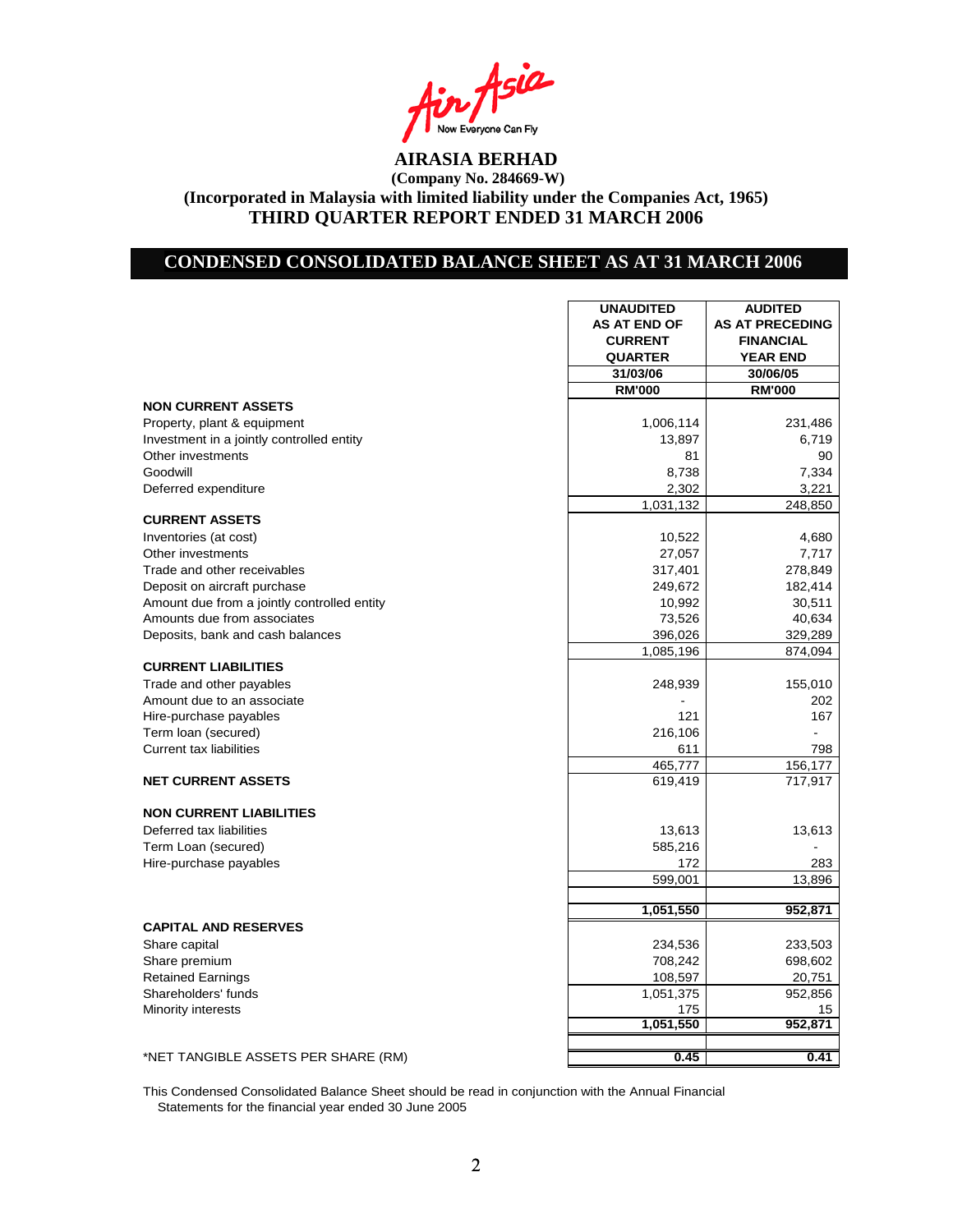Asia Now Everyone Can Fly<br>**AIRASIA BERHAD** 

### **UNAUDITED CONDENSED CONSOLIDATED CASH FLOW STATEMENTS**

|                                                                                                                  | <b>CURRENT</b><br><b>PERIOD ENDED</b><br>31/03/2006 | <b>PRECEDING</b><br><b>YEAR ENDED</b><br>31/03/2005 |
|------------------------------------------------------------------------------------------------------------------|-----------------------------------------------------|-----------------------------------------------------|
|                                                                                                                  | <b>RM'000</b>                                       | <b>RM'000</b>                                       |
| <b>CASH FLOWS FROM OPERATING ACTIVITIES</b>                                                                      |                                                     |                                                     |
| Profit before taxation                                                                                           | 89,353                                              | 99,294                                              |
| Adjustments:                                                                                                     |                                                     |                                                     |
| Share of results of a jointly controlled entity                                                                  | (6,976)                                             |                                                     |
| Interest expense                                                                                                 | 8,896                                               | 3,726                                               |
| Property, plant and equipment                                                                                    |                                                     |                                                     |
| - Depreciation                                                                                                   | 56,524                                              | 19,148                                              |
| Amortisation of deferred expenditure<br>Interest income                                                          | 919<br>(8, 167)                                     | (6,802)                                             |
|                                                                                                                  | 140,549                                             | 115,366                                             |
| Changes in working capital                                                                                       |                                                     |                                                     |
| Inventories                                                                                                      | (5,842)                                             | (693)                                               |
| Trade and other receivables                                                                                      | (38, 552)                                           | (231, 693)                                          |
| Trade and other payables                                                                                         | 93,938                                              | 32,993                                              |
| Intercompany balances                                                                                            | 19,318                                              | 1,044                                               |
|                                                                                                                  | 209,411                                             | (82, 983)                                           |
| Cash (used in)/generated from operations                                                                         |                                                     |                                                     |
| Interest paid<br>Interest received                                                                               | (8,896)<br>8,167                                    | (3,726)<br>6,802                                    |
| Tax paid                                                                                                         | (1,535)                                             | (172)                                               |
| Net cash (used in)/from operating activities                                                                     | 207,147                                             | (80,079)                                            |
|                                                                                                                  |                                                     |                                                     |
| <b>CASH FLOWS FROM INVESTING ACTIVITIES</b>                                                                      |                                                     |                                                     |
| Property, plant and equipment                                                                                    |                                                     |                                                     |
| - Additions                                                                                                      | (831, 152)                                          | (74, 431)                                           |
| Deposit on aircraft purchase                                                                                     | (67, 258)                                           |                                                     |
| Purchase of investments<br>Advance to associates                                                                 | (19, 340)                                           | (55, 246)                                           |
| Acquisition of an associated company                                                                             | (32, 892)                                           | (19,988)                                            |
| Repayment of term loans                                                                                          |                                                     | (95, 456)                                           |
| Acquisition of subsidiaries                                                                                      | (1,606)                                             |                                                     |
| Net cash used in investing activities                                                                            | (952, 248)                                          | (245, 121)                                          |
| <b>CASH FLOWS FROM FINANCING FACILITIES</b>                                                                      |                                                     |                                                     |
| Proceeds from allotment of shares                                                                                | 10,673                                              | 695,378                                             |
| Share issue costs                                                                                                |                                                     |                                                     |
| Hire purchase instalments paid                                                                                   | (157)                                               | (159)                                               |
| Term loan received                                                                                               | 801,322                                             |                                                     |
| Fixed deposits pledged as securities                                                                             | 4,096                                               |                                                     |
| Net cash from financing activities                                                                               | 815,934                                             | 695,219                                             |
| <b>NET INCREASE FOR THE FINANCIAL YEAR</b>                                                                       | 70,833                                              | 370,019                                             |
| <b>CASH AND CASH EQUIVALENTS AT BEGINNING</b><br>OF THE FINANCIAL PERIOD<br>*CASH AND CASH EQUIVALENTS AT END OF | 312,548                                             | 58,589                                              |
| <b>FINANCIAL PERIOD</b>                                                                                          | 383,381                                             | 428,608                                             |

\* The balance at end of financial period excludes fixed deposits of RM12.6 million (31/03/05: RM7.5 million) pledged with licensed bank as securities for banking facilities granted to the Company

This Condensed Consolidated Cash Flow Statement should be read in conjunction with the Annual Financial Statements for the financial year ended 30 June 2005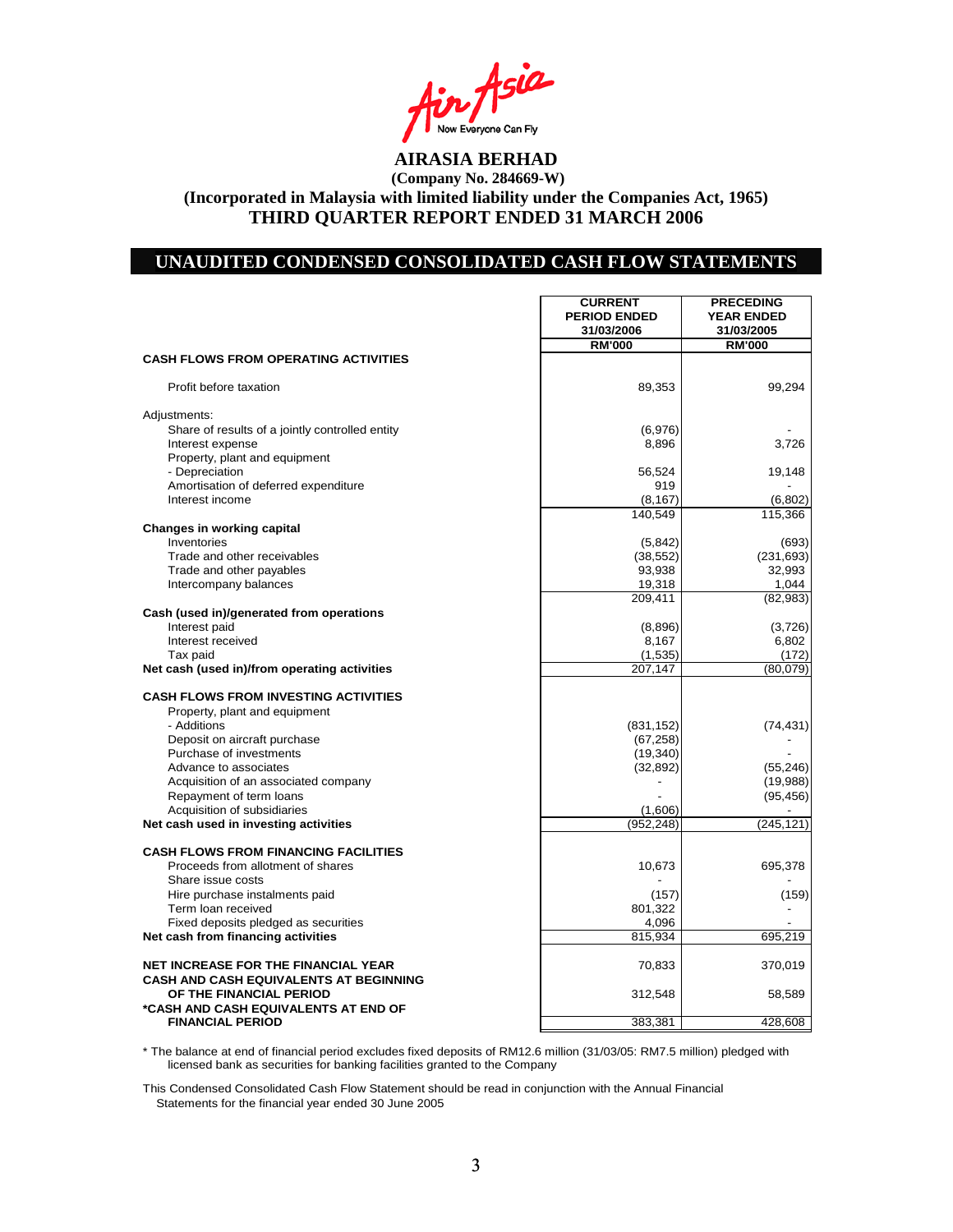

### **UNAUDITED CONDENSED CONSOLIDATED STATEMENT OF CHANGES IN EQUITY**

|                              | Issued and fully paid<br>ordinary shares |                         |                         |                             |               |
|------------------------------|------------------------------------------|-------------------------|-------------------------|-----------------------------|---------------|
|                              | of RM0.10 each                           |                         |                         | <b>Distributable</b>        |               |
|                              | <b>Number</b><br>of shares               | <b>Nominal</b><br>value | <b>Share</b><br>premium | <b>Retained</b><br>earnings | <b>TOTAL</b>  |
|                              | '000                                     | <b>RM'000</b>           | <b>RM'000</b>           | <b>RM'000</b>               | <b>RM'000</b> |
| 9 months ended 31/03/05      |                                          |                         |                         |                             |               |
| At 1 July 2004               | *175,127                                 | 175,127                 | 65,959                  | (90, 806)                   | 150,280       |
| **Share split                | 1,576,143                                |                         |                         |                             |               |
| <b>Issuance of shares</b>    | 583,760                                  | 58,376                  | 633,811                 |                             | 692,187       |
| <b>Net Profit</b>            |                                          |                         |                         | 95,527                      | 95,527        |
| At 31 March 2005             | 2,335,030                                | 233,503                 | 699,770                 | 4,721                       | 937,994       |
| 9 months ended 31/03/06      |                                          |                         |                         |                             |               |
| At 1 July 2005               | 2,335,031                                | 233,503                 | 698,602                 | 20,751                      | 952,856       |
| Issuance of ordinary shares  |                                          |                         |                         |                             |               |
| - Pursuant to the Employees' |                                          |                         |                         |                             |               |
| Share Option Scheme ('ESOS') | 10,328                                   | 1,033                   | 10,121                  |                             | 11,154        |
| Listing expenses             |                                          |                         | (481)                   |                             | (481)         |
| <b>Net Profit</b>            |                                          |                         |                         | 87,846                      | 87,846        |
| At 31 March 2006             | 2,345,359                                | 234,536                 | 708,242                 | 108,597                     | 1,051,375     |

\* Ordinary shares at par value of RM1.00 per share before the share split on 6 Oct 2004

This Condensed Consolidated Statement of Changes in Equity should be read in conjunction with the Annual Financial Statements for the financial year ended 30 June 2005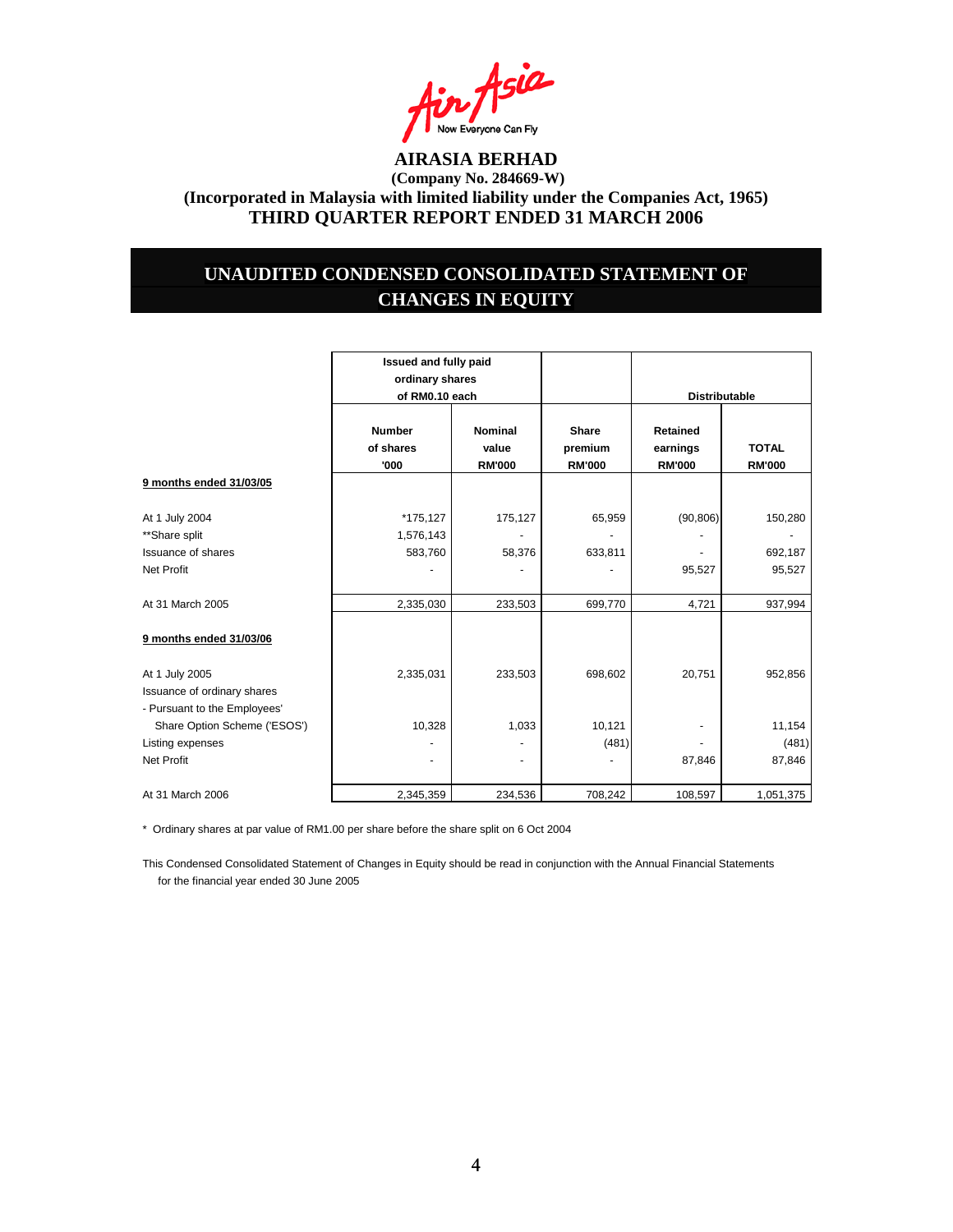

### **KEY OPERATING STATISTICS – 31 MARCH 2006**

| <b>PERFORMANCE INDICATORS</b>         | <b>ACTUAL</b><br>Q2 FY2006 | <b>ACTUAL</b><br>Q3 FY2006 |
|---------------------------------------|----------------------------|----------------------------|
|                                       |                            |                            |
| Passengers carried                    | 1,343,795                  | 1,559,794                  |
| RPK (million)                         | 1.532                      | 1.833                      |
| ASK (million)                         | 2,009                      | 2,296                      |
| Average fares (RM)                    | 156                        | 123                        |
| Passenger load factor (%)             | 76%                        | 80%                        |
| Revenue per RPK (sen)                 | 14.75                      | 11.00                      |
| Cost per ASK (sen)                    | 9.15                       | 7.96                       |
| Cost per ASK (sen) excl fuel          | 5.21                       | 4.33                       |
| Sectors flown                         | 11,516                     | 12,637                     |
| Number of aircraft at period/year end | 23.00                      | 24.00                      |
| Average number of aircraft            | 19.65                      | 21.55                      |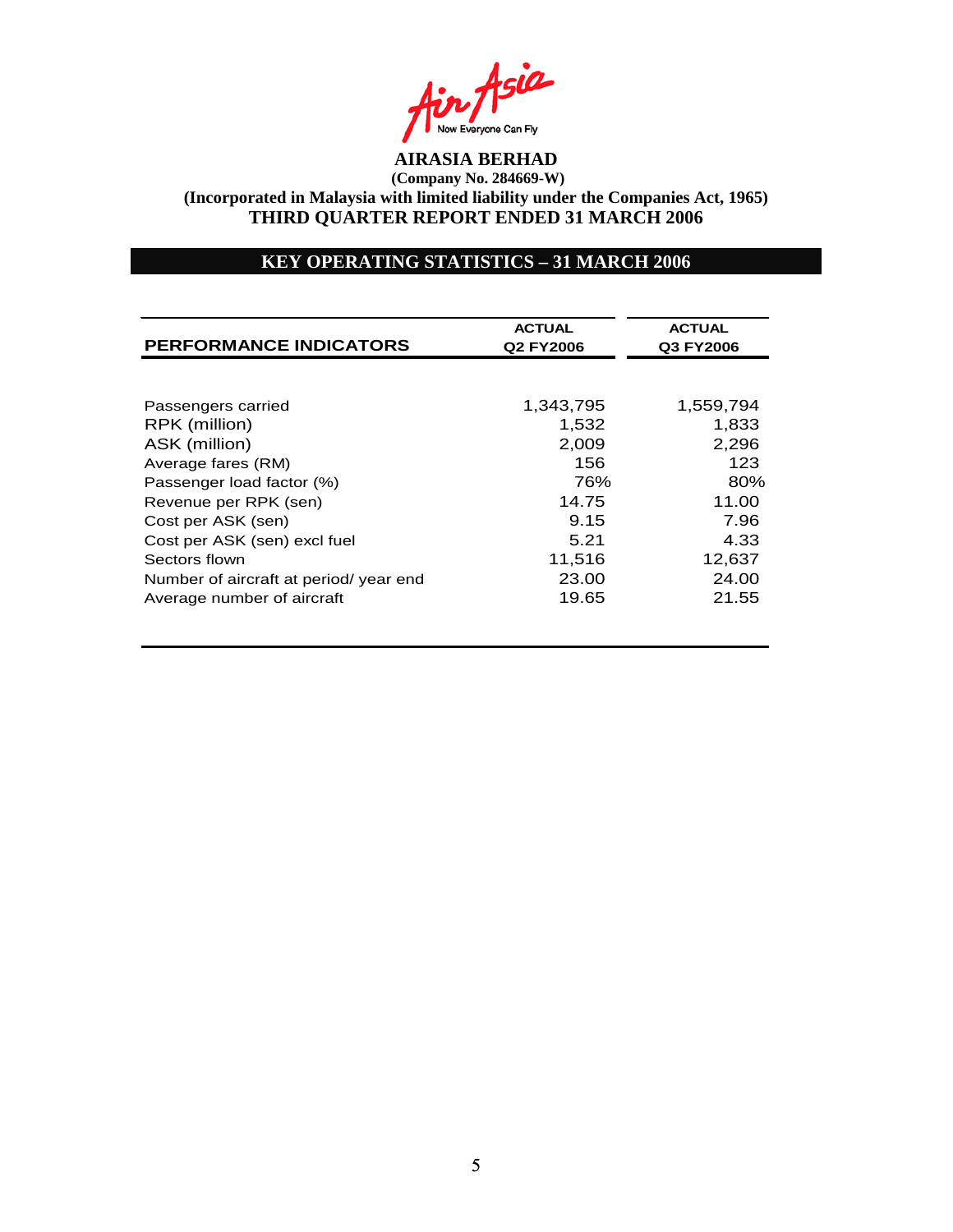

### **UNAUDITED NOTES TO THE ACCOUNTS – 31 MARCH 2006**

1. (*A statement that the same accounting policies and methods of computation are followed in the interim financial statements as compared with the most recent annual financial statements or, if those policies or methods have been changed, a description of the nature and effect of the change*)

The interim financial report has been prepared in accordance with the requirements of Financial Reporting Standards ("FRS") No. 134 – Interim Financial Reporting and Appendix 9B of the Listing Requirements of the Bursa Malaysia Securities Berhad (Bursa Malaysia). The financial statements should be read in conjunction with the Group's most recent audited financial statements for the year ended 30 June 2005.

The accounting policies and methods of computation used in the Group's annual financial statements for the financial year ended 30 June 2005 have been used in the preparation of the interim financial statements.

2. (*Where the audit report of the enterprise's preceding annual financial statements was qualified, disclosure of the qualification and the current status of the matter(s) giving rise to the qualification*)

The audit report of the Group's annual financial statements for the financial year ended 30 June 2005 was not subject to any qualification.

3. (*Explanatory comments about the seasonality or cyclicality of interim operations*)

AirAsia is principally involved in the provision of air transportation services and thus, is subject to the seasonal demand for air travel. The passenger load factor of our third quarter was 80%, which was 4% higher than the immediately preceding quarter due to a major promotion of free seats during the calendar year from February to October 2006.

4. (*The nature and amount of items affecting assets, liabilities, equity, net income, or cash flows that is unusual because of their nature, size, or incidence*)

 There were no unusual items affecting assets, liabilities, equity, net income or cash flows for the quarter.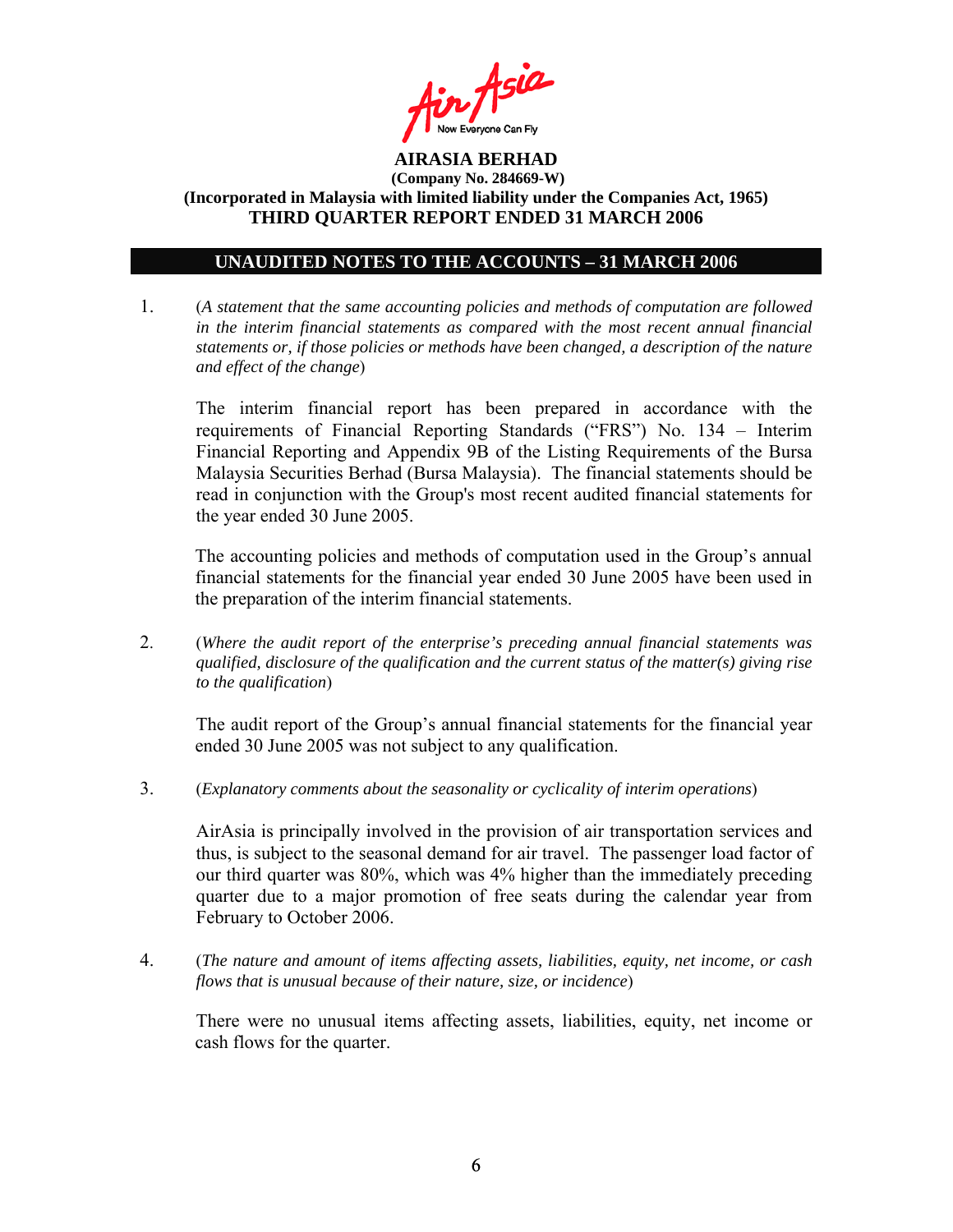

#### **UNAUDITED NOTES TO THE ACCOUNTS – 31 MARCH 2006**

5. (*The nature and amount of changes in estimates of amounts reported in prior interim periods of the current financial year or changes in estimates of amounts reported in prior financial years, if those changes have a material effect in the current interim period*)

There have been no changes in the basis of estimates provided in respect of the financial period under review.

6. (*Issuance, cancellations, repurchases, resale and repayments of debt and equity securities*)

During the financial period under review ended 31 March 2006, the issued and paid-up capital of the Company increased from 2,335,031,080 to 2,345,359,080 ordinary shares by the issuance of 10,328,000 ordinary shares pursuant to the exercise of ESOS at the option price of RM1.08. Other than the above, there were no issuance and repayment of debt and equity securities, share buy-backs, share cancellation or shares held as treasury shares and resale of treasury shares in the period under review.

7. (*Dividends paid (aggregate or per share) separately for ordinary shares and other shares*)

There were no dividends paid during the quarter under review.

8. (*Segment revenue and segment result for business segments or geographical segments, whichever is the enterprise's primary basis of segment reporting [disclosure of segment data is required in an enterprise's interim financial report only if MASB 22, Segment Reporting, requires that enterprise to disclose segment data in its annual financial statements]*)

Segmental information is not presented as there are no significant business segments other than the provision of air transportation services. The financial results for the quarter under review include our share of results from our operations in Thailand and Indonesia, via our joint venture and associated companies, Thai AirAsia Co. Ltd. and PT Indonesia AirAsia respectively. However, the financial results from our operations in Thailand and Indonesia are not significant compared to the operations of the Group. The Group's operations are conducted predominantly in Malaysia.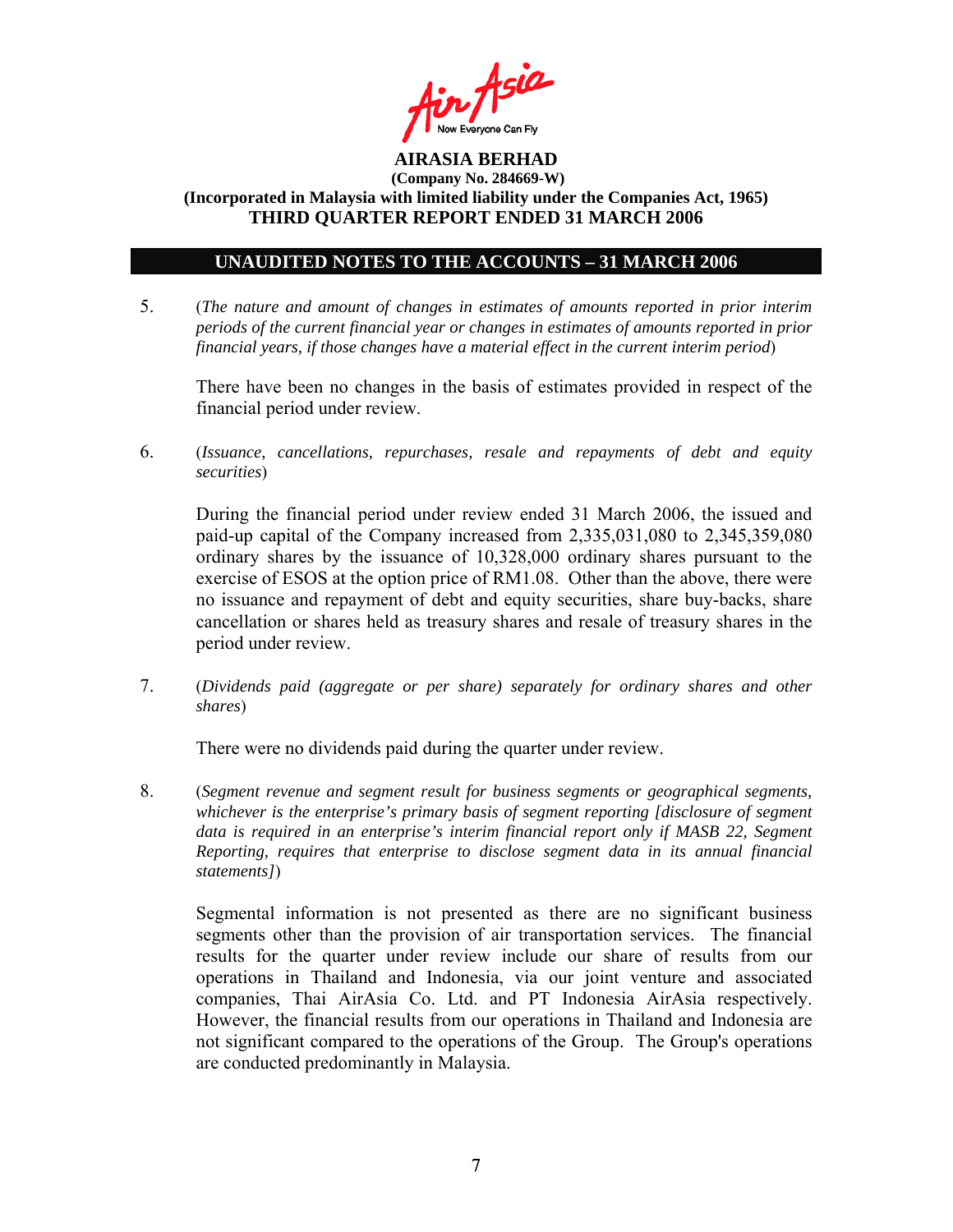

### **UNAUDITED NOTES TO THE ACCOUNTS – 31 MARCH 2006**

9. (*Where valuations of property, plant and equipment have been brought forward, without amendment from the previous annual financial statements, a statement to that effect should be given*)

 There was no revaluation property, plant and equipment during the quarter under review.

10. (*Material events subsequent to the end of the interim period that have not been reflected in the financial statements for the interim period*)

There were no material events subsequent to the end of the quarter that have not been reflected in the financial statements for the quarter.

11. (*The effect of changes in the composition of the enterprise during the interim period, including business combinations, acquisition or disposal of subsidiaries and long-term investments, restructuring, and discontinuing operations*)

There were no changes in the composition of the Group, including business combinations, acquisition or disposal of subsidiaries and long term investments, restructuring and discontinuing operations during the quarter.

12. (*Changes in contingent liabilities or contingent assets since the last annual balance sheet date*)

There have been no material changes in contingent liabilities since the last audited balance sheet date as at 30 June 2005.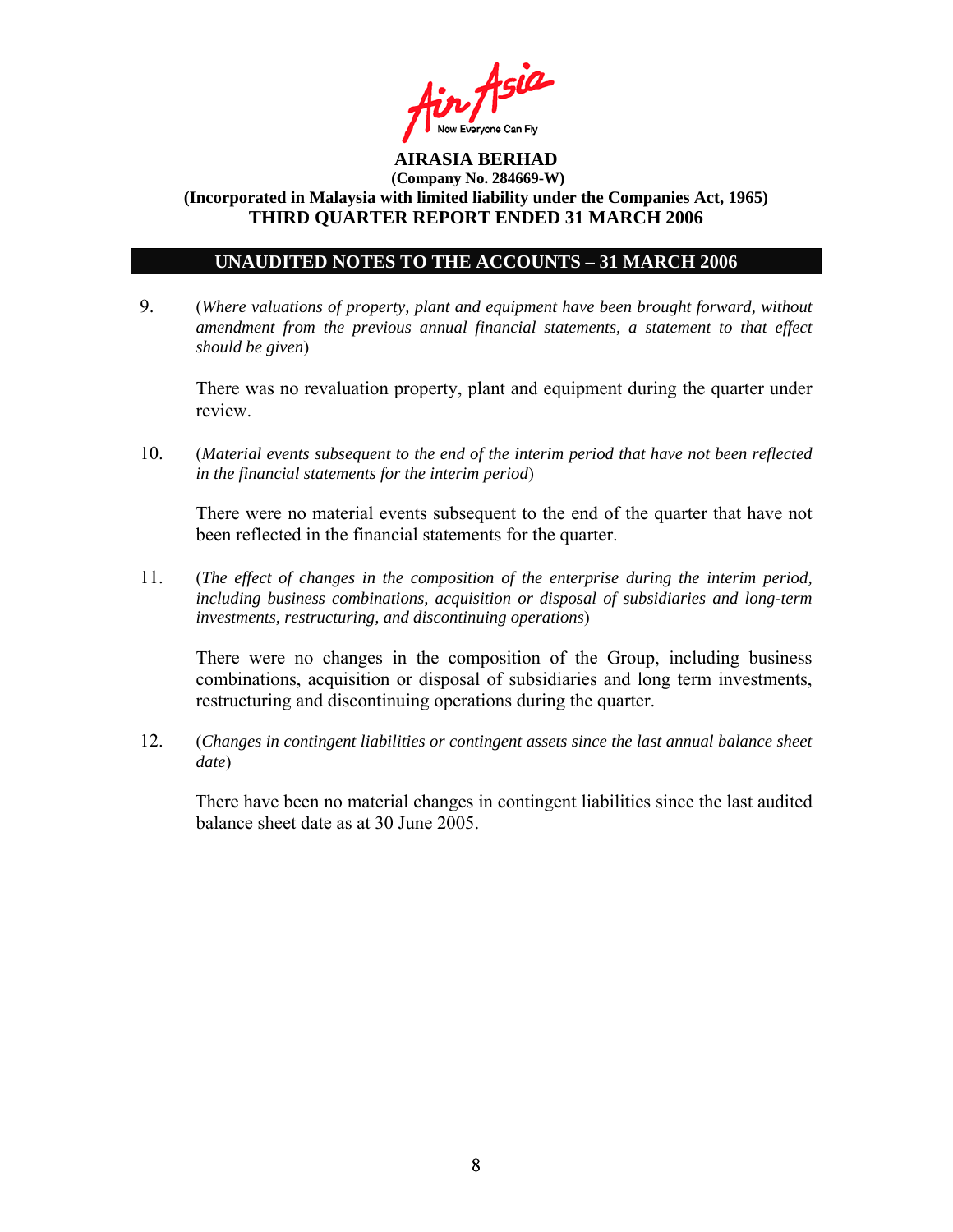

### **UNAUDITED NOTES TO THE ACCOUNTS – 31 MARCH 2006**

13. *Commitments*

(a) Capital commitments for property, plant and equipment:

|                                 |               | Group and Company |
|---------------------------------|---------------|-------------------|
|                                 | 31.03.06      | 30.06.05          |
|                                 | <b>RM'000</b> | RM'000            |
| Approved and contracted for     | 7,450,563     | 8,108,067         |
| Approved and not contracted for |               | 94,000            |
|                                 | 7,450,563     | 8,202,067         |
|                                 |               |                   |

### (b) Non-cancelable operating leases

The future minimum lease payments under non-cancelable operating leases are:

|                                              |          | Group and Company |
|----------------------------------------------|----------|-------------------|
|                                              | 31.12.05 | 30.06.05          |
|                                              | RM'000   | RM'000            |
| Not later than 1 year                        | 29,830   | 90,995            |
| Later than 1 year and not later than 5 years | 360,020  | 258,926           |
| Later than 5 years                           | 88,282   | 62,871            |
|                                              | 478,132  | 412,792           |
|                                              |          |                   |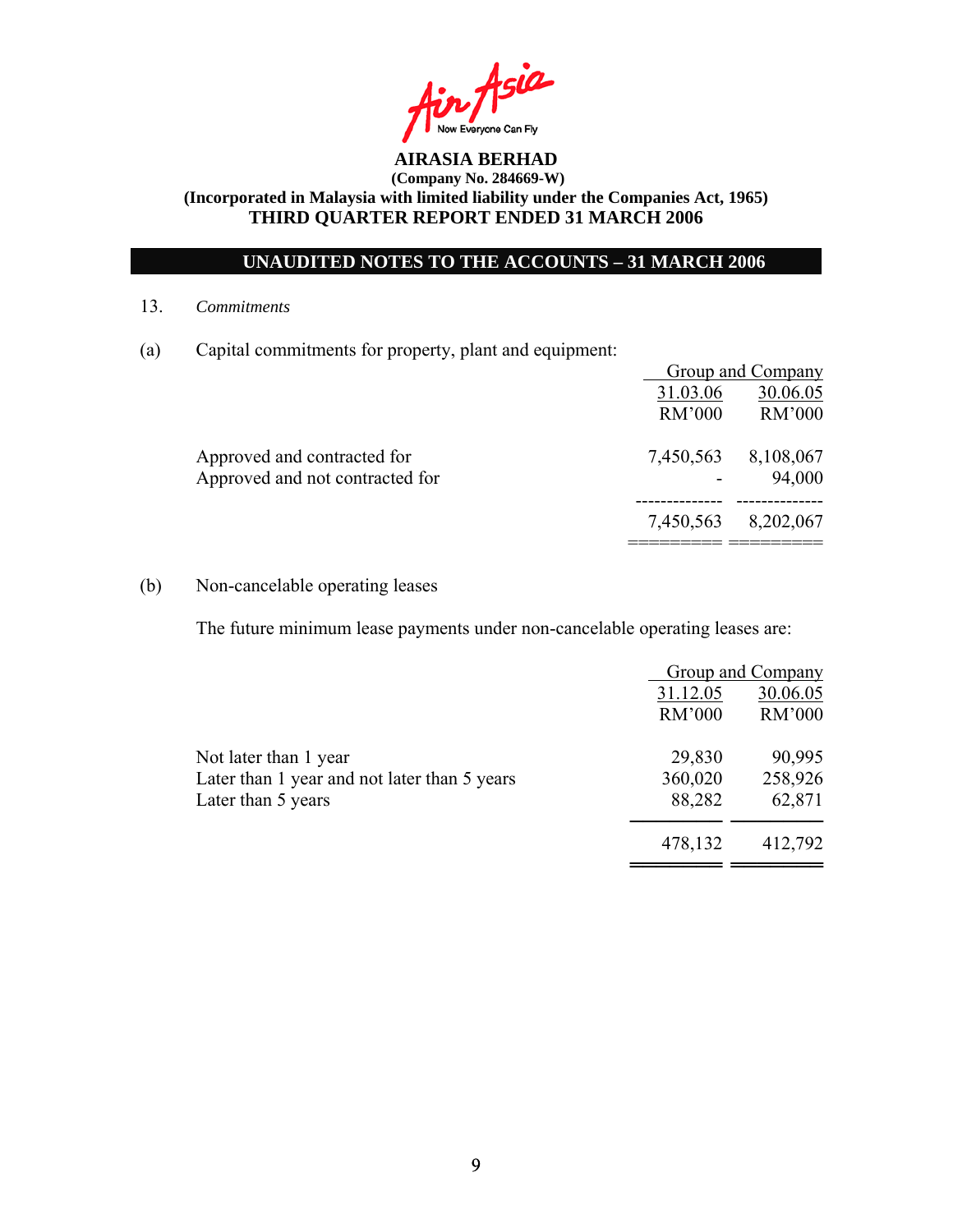

### **UNAUDITED NOTES TO THE ACCOUNTS – 31 MARCH 2006**

14. (*A review of the performance of the company and its principal subsidiaries, setting out material factors affecting the earnings and/or revenue of the company and the group for the current quarter and financial year-to-date*)

The Group recorded revenue of RM201.7 million and profit before tax of RM23.4 million respectively for the quarter. For the financial year-to-date under review, the Group recorded a revenue of RM613.9 million and profit before tax of RM89.3 million respectively.

Average fare has decreased from RM156 to RM123 during the quarter under review. As a result, compared to the immediately preceding quarter, revenue has decreased by 11% whereas load factor has improved by 4%. These reductions were expected as the preceding quarter is historically the Group's strongest. Nonetheless, the results for the current quarter are within expectation in view of the low demand, competitive pressures and our aggressive promotional fares that caused lower yield compared to the preceding quarter.

15. (*An explanatory comment on any material change in the profit before taxation for the quarter reported on as compared with the immediate preceding quarter*)

The Group achieved a profit before tax of RM23.4 million for the quarter under review. This was a decrease of RM30.5 million compared to that of the immediately preceding quarter ended 31 December 2005. The decrease in profit was mainly due to lower average fares arising from our aggressive promotions, competitive pressures and heavy maintenance checks due to the induction of the last batch of Boeing 737 aircraft. Historically, the immediate preceding quarter is a strong quarter due to peak travel season.

 Included in the Group's result was RM1.9 million, being the 49% share of profits contributed by Thai AirAsia, a jointly-controlled entity. This is a decrease of RM3.0 million compared to the preceding quarter ended 31 December 2005 and was mainly due to unrealized losses in foreign exchange. Losses in the Group's associated company, Indonesia AirAsia, which are funded by the Group and are not included in the Group's results under the existing accounting policy, increased to RM8.8 million in the current quarter compared to RM2.1 million in the preceding quarter and amount to RM13.9 million for the financial year-to-date.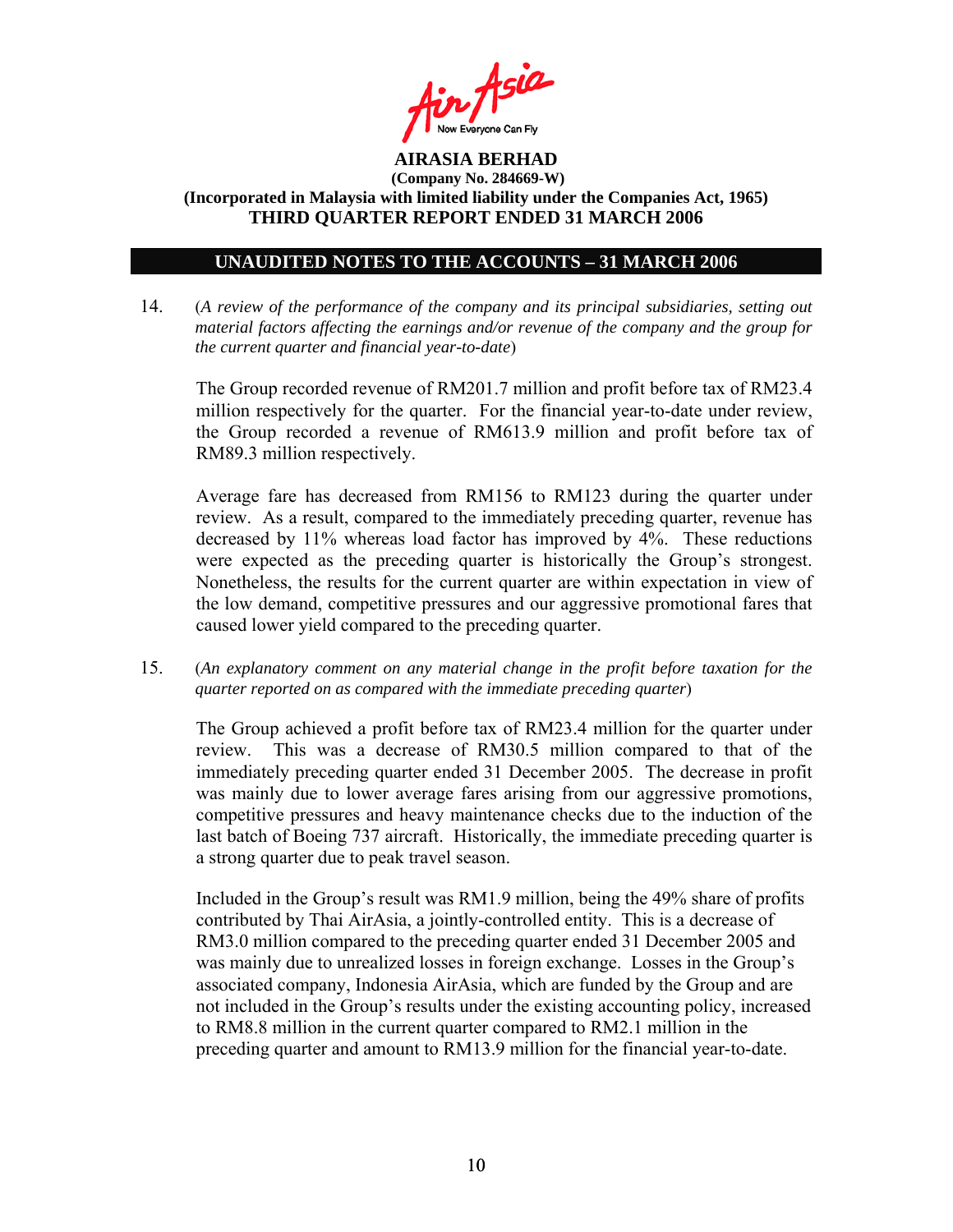

### **UNAUDITED NOTES TO THE ACCOUNTS – 31 MARCH 2006**

16. (*A commentary on the prospects, including the factors that are likely to influence the company's prospects for the remaining period to the end of the financial year or the next financial year if the reporting period is the last quarter*)

The Group is facing a number of challenges including increased competitive pressures, lower yields due to our aggressive promotional fares and the unpredictability of fuel prices.

The high cost of jet fuel remains a concern. The Board does not anticipate fuel prices falling significantly and is of the view that they will remain at high levels in the short term. The Company has hedged 100% of its fuel volume requirement for the financial year ending 30 June 2006. Of the total volume, 75% of the requirement was hedged based on WTI crude oil within the pricing band of USD40 to USD52 per barrel. The pricing band for the remaining 25% is between USD48 and USD60 per barrel.

The Directors remain positive on the long term business outlook of the Group that is geared for growth.

17. (*A breakdown of the tax charge and an explanation of the variance between the effective and statutory tax rate for the current quarter and financial year-to-date)*

|              |                                       | <b>INIDIVIDUAL QUARTER</b>              | <b>CUMULATIVE QUARTER</b>            |                                        |  |
|--------------|---------------------------------------|-----------------------------------------|--------------------------------------|----------------------------------------|--|
|              | <b>Current Year</b><br><b>Quarter</b> | <b>Preceding Year</b><br><b>Quarter</b> | <b>Current Year</b><br><b>Period</b> | <b>Preceding Year</b><br>Corresponding |  |
|              |                                       |                                         |                                      | Period                                 |  |
|              | 31/03/06                              | 31/03/05                                | 31/03/06                             | 31/03/05                               |  |
|              | <b>RM'000</b>                         | <b>RM'000</b>                           | <b>RM'000</b>                        | <b>RM'000</b>                          |  |
| Group        |                                       |                                         |                                      |                                        |  |
| Current tax  | 631                                   | 2,336                                   | 1,348                                | 4,154                                  |  |
| Deferred tax |                                       | 0                                       | 0                                    |                                        |  |
|              | 631                                   | 2,336                                   | 1,348                                | 4,154                                  |  |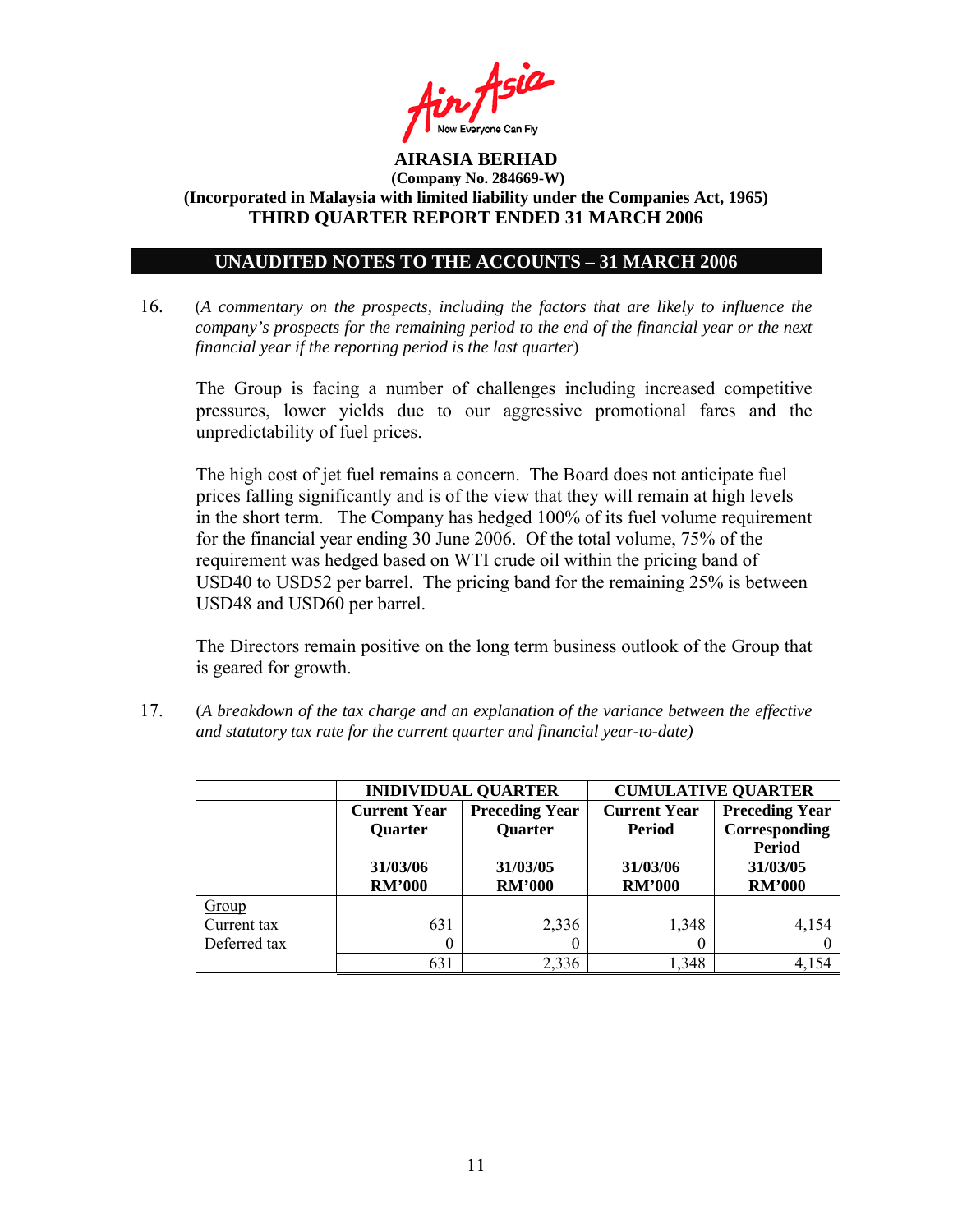

#### **UNAUDITED NOTES TO THE ACCOUNTS – 31 MARCH 2006**

The Company has received approval from Ministry of Finance under Section 127 of Income Tax Act, 1967 for income tax exemption in the form of an Investment Allowance ('IA') of 60% on qualifying expenditure incurred within the period of 5 years commencing 01 July 2004 to 30 June 2009, to be set off against 70% of statutory income for each year of assessment. The IA incentive will contribute positively to AirAsia's future earnings. The current taxation charge is in respect of interest income, which is assessed separately.

18. (*The amount of profits/(losses) on any sale of unquoted investments and/or properties respectively for the current quarter and financial year-to-date*)

There was no sale of unquoted investments or properties for the quarter.

- 19. (*The following particulars of any purchase or disposal of quoted securities other than securities in existing subsidiaries and associated companies by all companies except closed-end funds, a company whose activities are regulated by any written law relating to banking, finance companies or insurance and are subject to supervision by Bank Negara Malaysia, Member Companies and such other companies as may be exempted by the Exchange:* 
	- *(a) Total purchase consideration and sale proceeds of quoted securities for the current quarter and financial year-to-date and profit/loss arising therefrom;*
	- *(b) Investments in quoted securities as at the reporting period:-* 
		- *(i) at cost;*
		- *(ii) at carrying value/book value; and*
		- *(iii) at market value*).

There were no purchases or disposals of quoted securities for the quarter.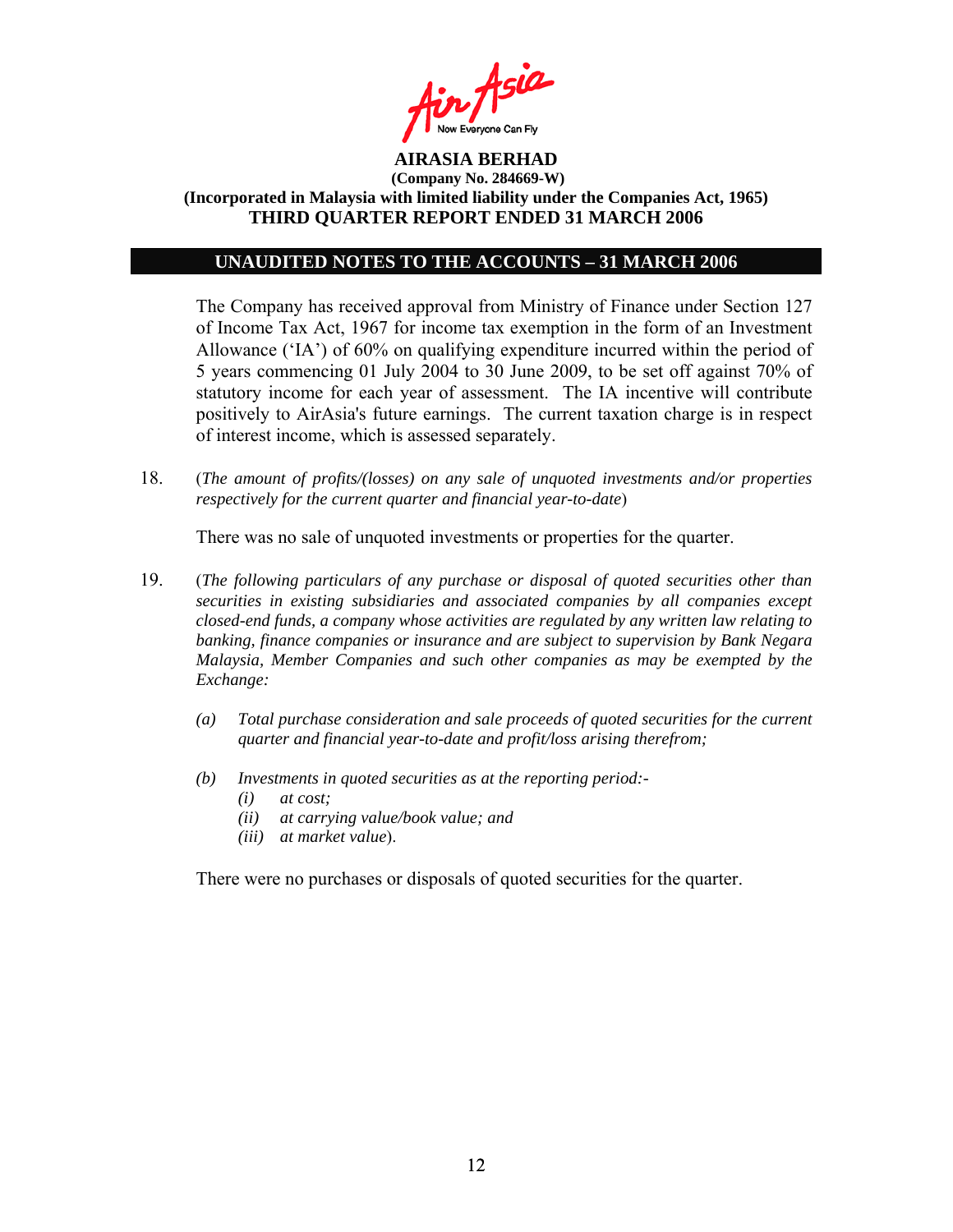

#### **UNAUDITED NOTES TO THE ACCOUNTS – 31 MARCH 2006**

- 20. *(a) The status of corporate proposals announced but not completed at the latest practicable date which shall not be earlier than 7 days from the date of issue of the quarterly report*.
	- *(b) Where applicable, a brief explanation of the status of utilisation of proceeds raised from any corporate proposal*)

There were no corporate proposals announced but not completed as at 20 February 2006 (the latest practicable date which shall not be earlier than 7 days from the date of issue of this quarterly report).

 The IPO proceeds were received on 23 November 2004. The amount of RM717.4 million was derived from the issuance of 443,655,900 new shares at RM1.25 each to institutional investors and 140,101,900 new shares at the retail price of RM1.1625 each to the Malaysian public, eligible Directors and employees of the Company and its subsidiary and persons who have contributed to the success of the Group. As at 22 May 2006, the following are the details of the utilization of the IPO proceeds:-

|                                                                                                      | <b>Proposed</b><br><b>Utilization of</b><br><b>IPO</b> proceeds | <b>Utilised to date</b>                | <b>Balance</b>   |
|------------------------------------------------------------------------------------------------------|-----------------------------------------------------------------|----------------------------------------|------------------|
|                                                                                                      | <b>RM'000</b>                                                   | <b>RM'000</b>                          | <b>RM'000</b>    |
| Repayment of bank borrowings<br>Capital expenditure<br>Estimated listing expenses<br>Working capital | 94,240<br>100,000<br>35,500<br>487,699                          | 94,240<br>100,000<br>26,901<br>332,993 | 8,599<br>154,706 |
|                                                                                                      | 717,439                                                         | 554,134                                | 163,305          |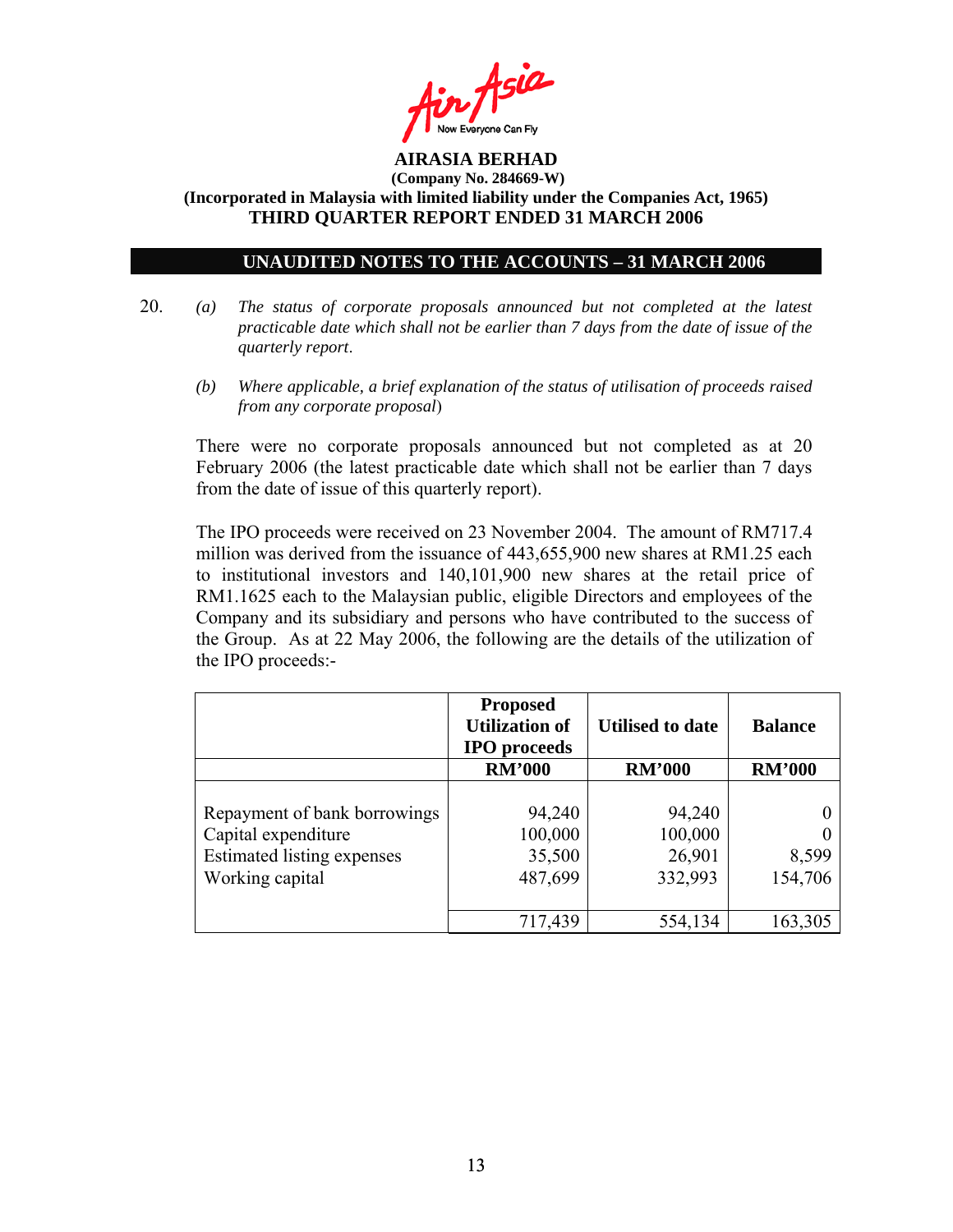

#### **UNAUDITED NOTES TO THE ACCOUNTS – 31 MARCH 2006**

- 21. (*The group borrowings and debt securities as at the end of the reporting period:-* 
	- *(a) Whether secured or unsecured, and a breakdown between secured and unsecured, if applicable;*
	- *(b) Breakdown between short term and long term borrowings; and*
	- *(b) Whether denominated in foreign currency, and a breakdown of the debt/borrowings in each currency, if applicable*)

Total borrowings as at 31 March 2006 were as follows:-

|                       |                          | <b>RM'000</b> |
|-----------------------|--------------------------|---------------|
| Term loans (secured): | Current                  | 216,106       |
|                       | Non-current              | 585,216       |
|                       |                          |               |
|                       | <b>Total Outstanding</b> | 801,322       |
|                       |                          |               |

The term loans are for the purchase of new aircraft A320-200.

The maturity period of non-current borrowing does not exceed 12 years. All borrowings are denominated in USD. The effective interest rates per annum of the borrowings at the balance sheet date are between 4.85% to 5.39% per annum.

The above term loans are secured by the following:-

- Assignment of rights under contract with Airbus over each aircraft
- Assignment of insurance of each aircraft
- Assignment of airframe and engine warranties of each aircraft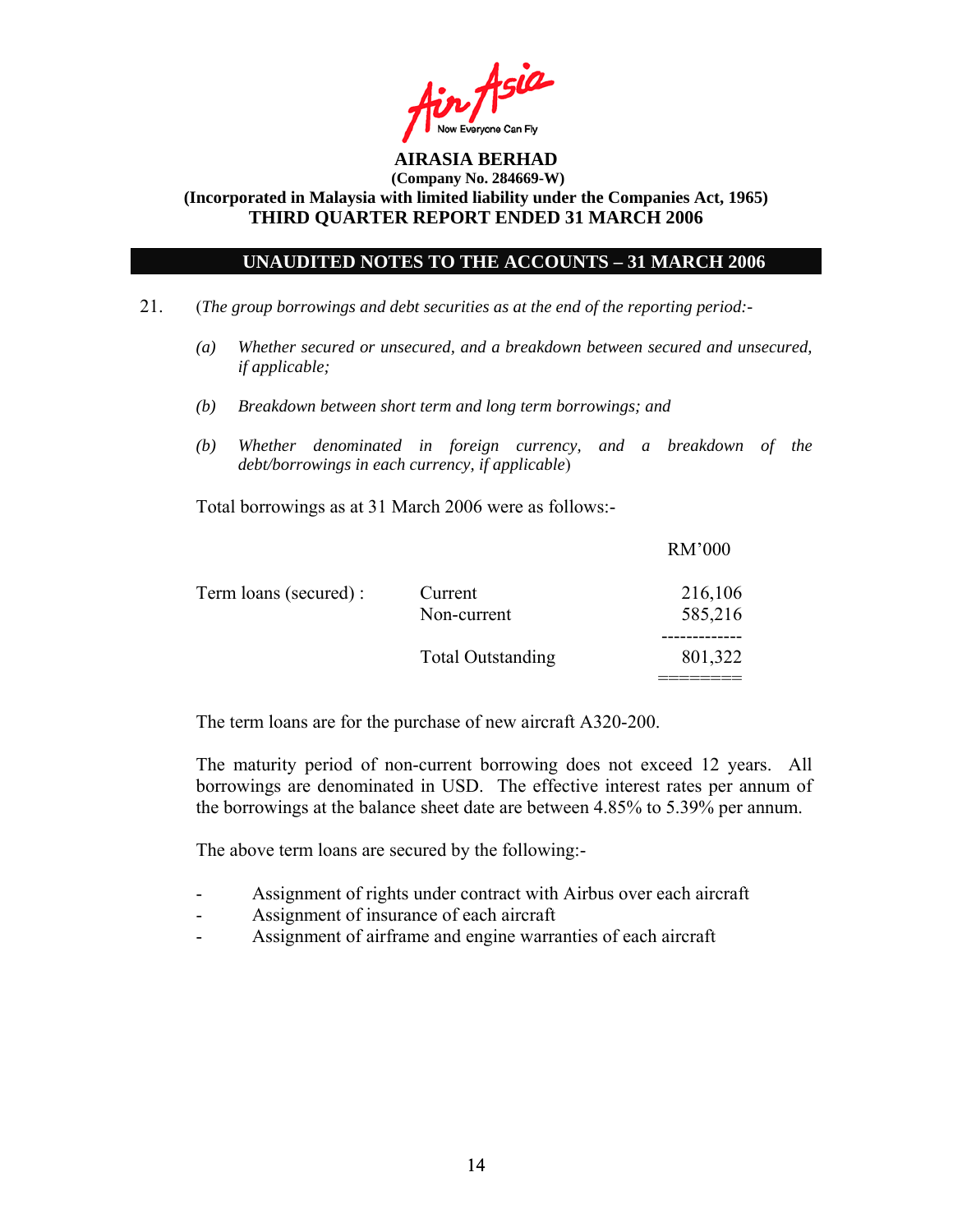

#### **UNAUDITED NOTES TO THE ACCOUNTS – 31 MARCH 2006**

- 22. (*A summary of off balance sheet financial instruments by type and maturity profile at the latest practicable date which shall not be earlier than 7 days from the date of issue of the quarterly report, including the following information:-* 
	- *(a) the face or contract amount (or notional principal amount if there is no face or contract amount); and*
	- *(b) the nature and terms, including at a minimum, a discussion of:* 
		- *(i) the credit and market risk of those instruments;*
		- *(ii) the cash requirement of those instruments; and*
		- *(iii) the related accounting policies*)

Fair value of derivative financial instruments is the present value of their future cash flow and is derived at based on valuation carried out by the Company's bankers.

 Fair value of derivative financial instruments for the Group and Company as at balance sheet date is as follows:

|                                 |                        | Contract or    |          |                         |
|---------------------------------|------------------------|----------------|----------|-------------------------|
|                                 |                        | notional       |          | Favourable Unfavourable |
|                                 |                        | principal      | net fair | net fair                |
|                                 | Maturity period        | amount         | value    | value                   |
|                                 |                        | <b>Barrels</b> | RM'000   | RM'000                  |
| Fuel forward contracts          | $1.7.2005 - 30.6.2006$ | 1,292,000      | 111,552  | $\Omega$                |
| Fuel purchase options contracts | $1.7.2005 - 30.6.2006$ | 812,000        | 3,161    |                         |
| Fuel written options contracts  | $1.7.2005 - 30.6.2009$ | 9,212,000      | 0        | (85,290)                |
|                                 |                        | 11,316,000     | 114,713  | (85,290)                |
|                                 |                        |                |          |                         |

23. (*Changes in material litigation (including status of any pending material litigation) since the last annual balance sheet date which shall be made up to a date not earlier than 7 days from the date of issue of the quarterly report*)

There was no pending material litigation as at 22 May 2006 (a date not earlier than 7 days from the date of issue of this quarterly report) since the last annual balance sheet date.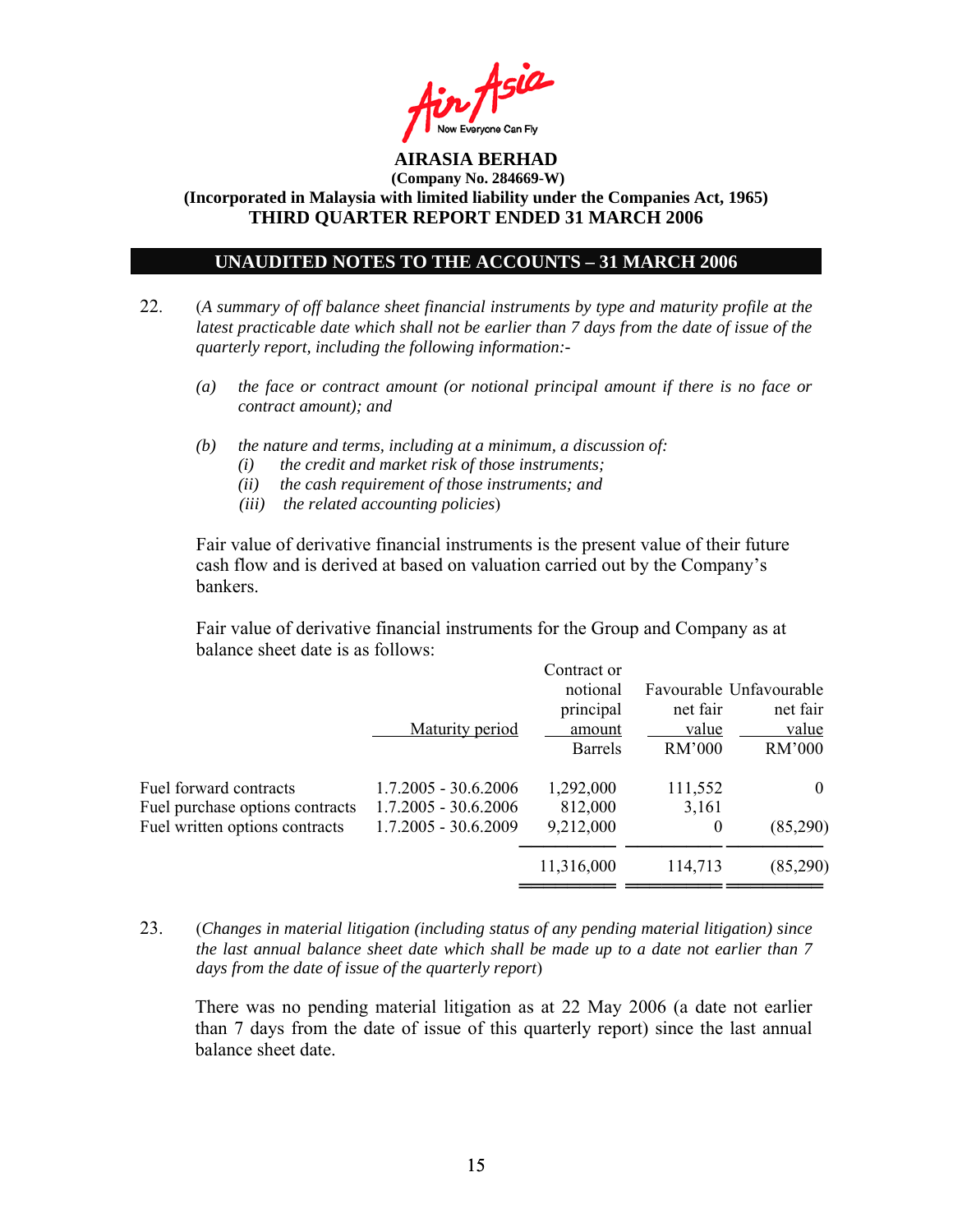

### **UNAUDITED NOTES TO THE ACCOUNTS – 31 MARCH 2006**

- 24. *(Dividend: To be completed if a decision regarding dividend has been made. (State whether dividend amount is before tax, net of tax or tax exempt and if before tax or net of tax, state the tax rate):*
	- *(a) (i) an interim/final ordinary dividend has/has not been declared/recommended; (ii) the amount per share … sen;* 
		- *(iii) the previous corresponding period … sen;*
		- *(iv) the date payable …; and*
		- *(v) in respect of deposited securities, entitlement to dividends will be determined on the basis of the record of depositors as at … dd/mm/yyyy; and*
	- *(b) the total dividend for the current financial year … sen*

The Board of Directors does not recommend any dividend for the quarter.

- 25. (*To disclose the following in respect of earnings per share:-* 
	- *(a) the amount used as the numerator in calculating basic and diluted earnings per share and a reconciliation of those amounts to the net profit or loss for the reporting period; and*
	- *(b) the weighted average number of ordinary shares used as the denominator in calculating basic and diluted earnings per share, and a reconciliation of these denominators to each other*)

#### **Basic earnings per share**

 Basic earnings per share of the Group are calculated by dividing the net profit for the period by the weighted average number of ordinary shares in issue during the period.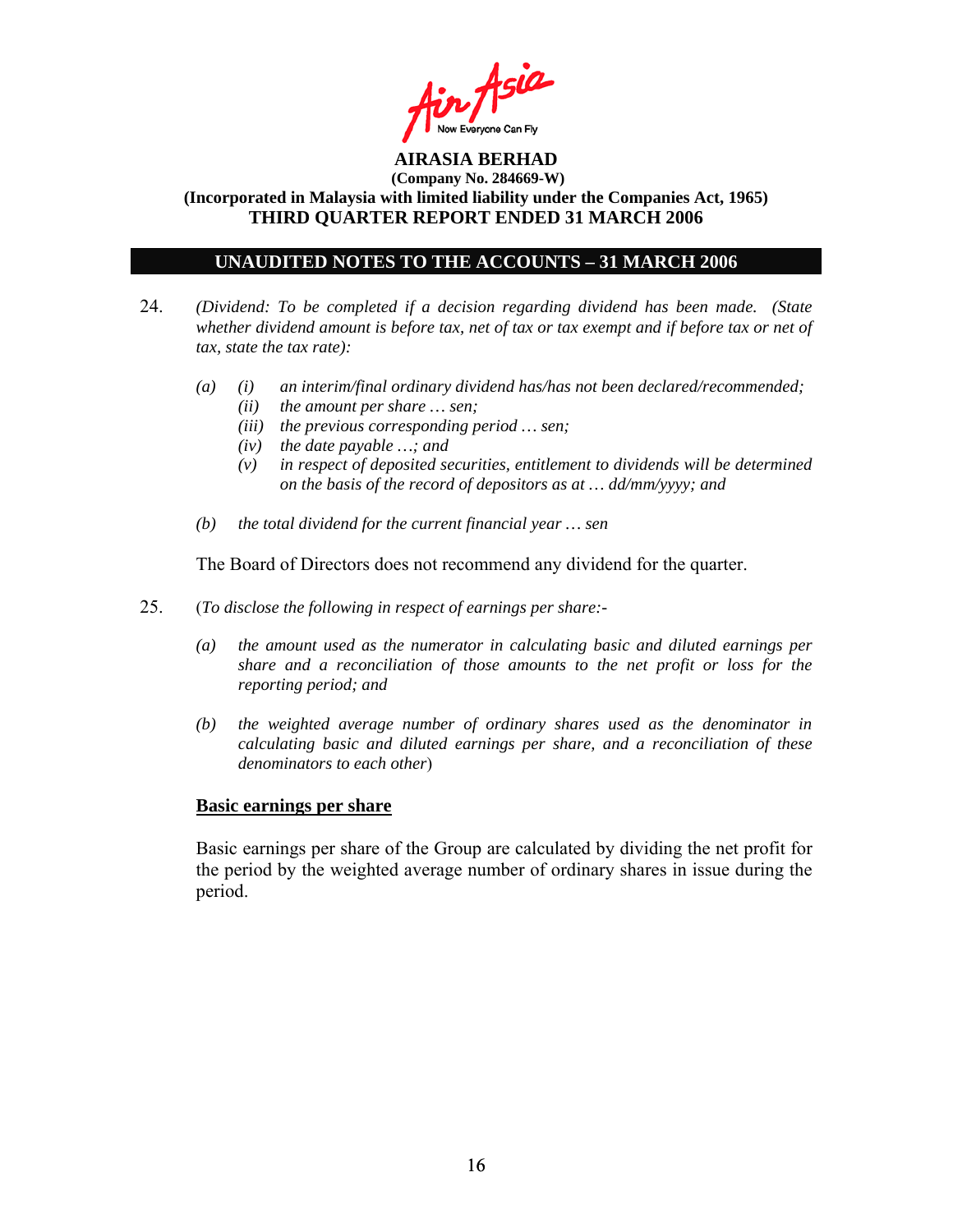

#### **UNAUDITED NOTES TO THE ACCOUNTS – 31 MARCH 2006**

|                                                                        |                | <b>INDIVIDUAL QUARTER</b> |                    | <b>CUMULATIVE QUARTER</b> |
|------------------------------------------------------------------------|----------------|---------------------------|--------------------|---------------------------|
|                                                                        | <b>Current</b> | <b>Preceding Year</b>     | <b>Current</b>     | <b>Preceding Year</b>     |
|                                                                        | Year           | Corresponding             | <b>Year Period</b> | Corresponding             |
|                                                                        | Quarter        | Quarter                   |                    | <b>Period</b>             |
|                                                                        | 31/03/06       | 31/03/05                  | 31/03/06           | 31/03/05                  |
| Net profit for the financial period<br>(RM'000)                        | 22,799         | 40,688                    | 87,846             | 95,527                    |
| Weighted<br>of<br>number<br>average<br>ordinary shares in issue ('000) | 2,122,745      | 2,335,028                 | 2,122,745          | 1,470,258                 |
| Basic earnings per share (sen)                                         | 1.1            | 1.7                       | 4.1                | 6.5                       |

#### **Diluted earnings per share**

For the diluted earnings per share calculation, the weighted average number of ordinary shares in issue is adjusted to assume conversion of all dilutive potential ordinary shares. The Group's dilutive potential ordinary shares are in respect of options over shares granted to employees.

In respect of options over shares granted to employees, a calculation is done to determine the number of ordinary shares that could have been acquired at fair value (determined as the average share price of the Company's shares) based on the monetary value of the subscription rights attached to outstanding options over shares. The number of ordinary shares calculated is compared with the number of shares that would have been issued assuming the exercise of the options over shares. The difference is added to the denominator as an issue of ordinary shares for no consideration. This calculation serves to determine the "bonus" element in the ordinary shares outstanding for the purpose of computing the dilution. No adjustment is made to net profit for the period for the options over shares calculation.